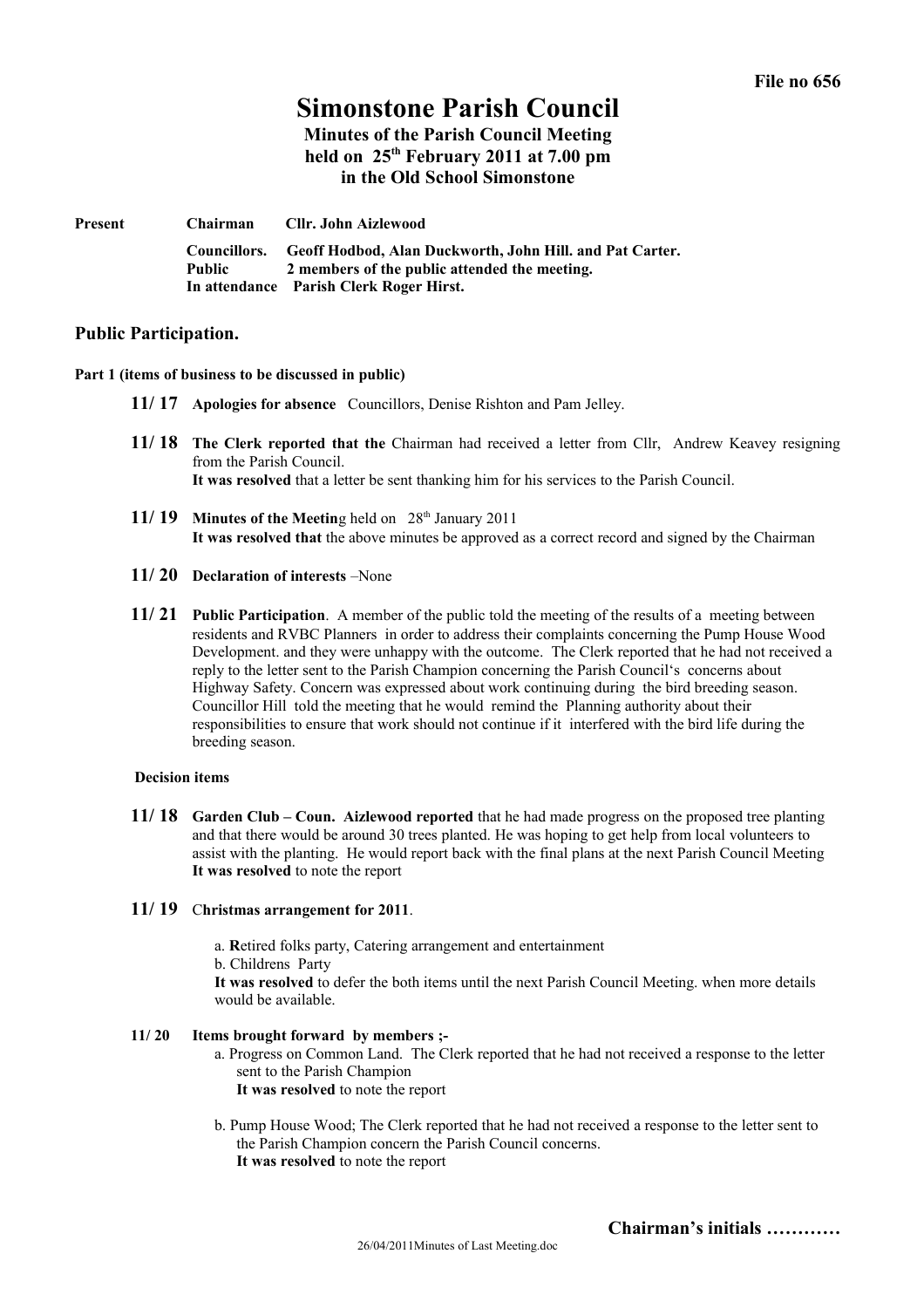c. Website RV the clerk reported that work had begun on the site and that the designer wished to make progress with the site.

## **File no 655**

**It was resolved** that Cllr Allan Duckworth and the working party would make their thoughts known, direct to the RV designer so they can be incorporated in the design.

- d. **Day of Parish Council Meetings**. Coun Aizlewood proposed that the day for Council Meeting be changed to the last Thursday in the month and that the number of Parish Council meetings each year be changed from 10 to 4. (February, May, September, and November) **It was resolved** that the matter be discussed at the next Parish Council Meeting.
- e. Consideration was given for Grit Bins to be placed on Carleton, Dawson, Furness and Woodside Avenues **It was resolved** that additional bins be requested from the LCC

#### **11/ 21 Planning Applications.**

| Application number<br>3/2010/0564<br>5/7/10 | Officer: John Macholc 01200414502                                                                                                             | Grid Reference 377228<br>43348 |  |
|---------------------------------------------|-----------------------------------------------------------------------------------------------------------------------------------------------|--------------------------------|--|
| Address                                     | Calder Vale Park Simonstone Lane Simonstone Lancashire                                                                                        |                                |  |
| Proposal                                    | Erection of new Investment Casting Foundry at rear of operational site, including<br>parking and service areas. Applications for full consent |                                |  |
| Parish Council comments                     | Approved with comments to be addressed                                                                                                        |                                |  |
| <b>RVBC</b>                                 | Approved with Conditions report transmitted.                                                                                                  |                                |  |

| Application number<br>3/2011/000717/01/2011 | <b>Officer Claire Booth</b><br>01200 414493                                                                                                                                                                                        | Grid Reference 377413 434645 |  |
|---------------------------------------------|------------------------------------------------------------------------------------------------------------------------------------------------------------------------------------------------------------------------------------|------------------------------|--|
| Address                                     | 10 Carleton Avenue Simonstone Lancashire BB12 7JA                                                                                                                                                                                  |                              |  |
| Proposal                                    | Erection of a single storey rear extension, with the addition<br>of dormer windows to the rear creating a two storey<br>conversion. Roof will be replaced and the ridge line raised.<br>Applications for full consent.             |                              |  |
| Parish Council comments                     | There has been strong local opposition to this proposal as the development site is<br>in row of 6 bungalows and will change the existing street scene on the southern side<br>to the Road. RV Districtwide Plan 1998 Policy G1 H10 |                              |  |

| Application number<br>3/2011/0069 10/02/2011 | Officer: Claire Booth 01200 414493                                                                                                        | Grid Reference 378006 434184 |
|----------------------------------------------|-------------------------------------------------------------------------------------------------------------------------------------------|------------------------------|
| Address                                      | The Farmhouse Dean Top Whalley Road Simonstone Lancashire                                                                                 |                              |
| Proposal                                     | Proposed extension of existing dwelling to provide Granny Flat accommodation<br>above the existing garage. Applications for full consent. |                              |
| Parish Council comments                      | Comments awaited                                                                                                                          |                              |

## **11/ 22 LCC**

- a. Councillor Duckworth and the Clerk reported that the Parish and Town Council Charter Steering Group, had met at County Hall where a review was being carried out concerning the Parish Charter and it was hoped that it would lead to a better understanding of each others rolls in delivering public services.
	- **It was resolved** to note the report.
- b. Lancashire Fire and Rescue Service The Clerk reported on the Summary of Consultation Findings and decisions made on the recent review.
	- **It was resolved** to note the report.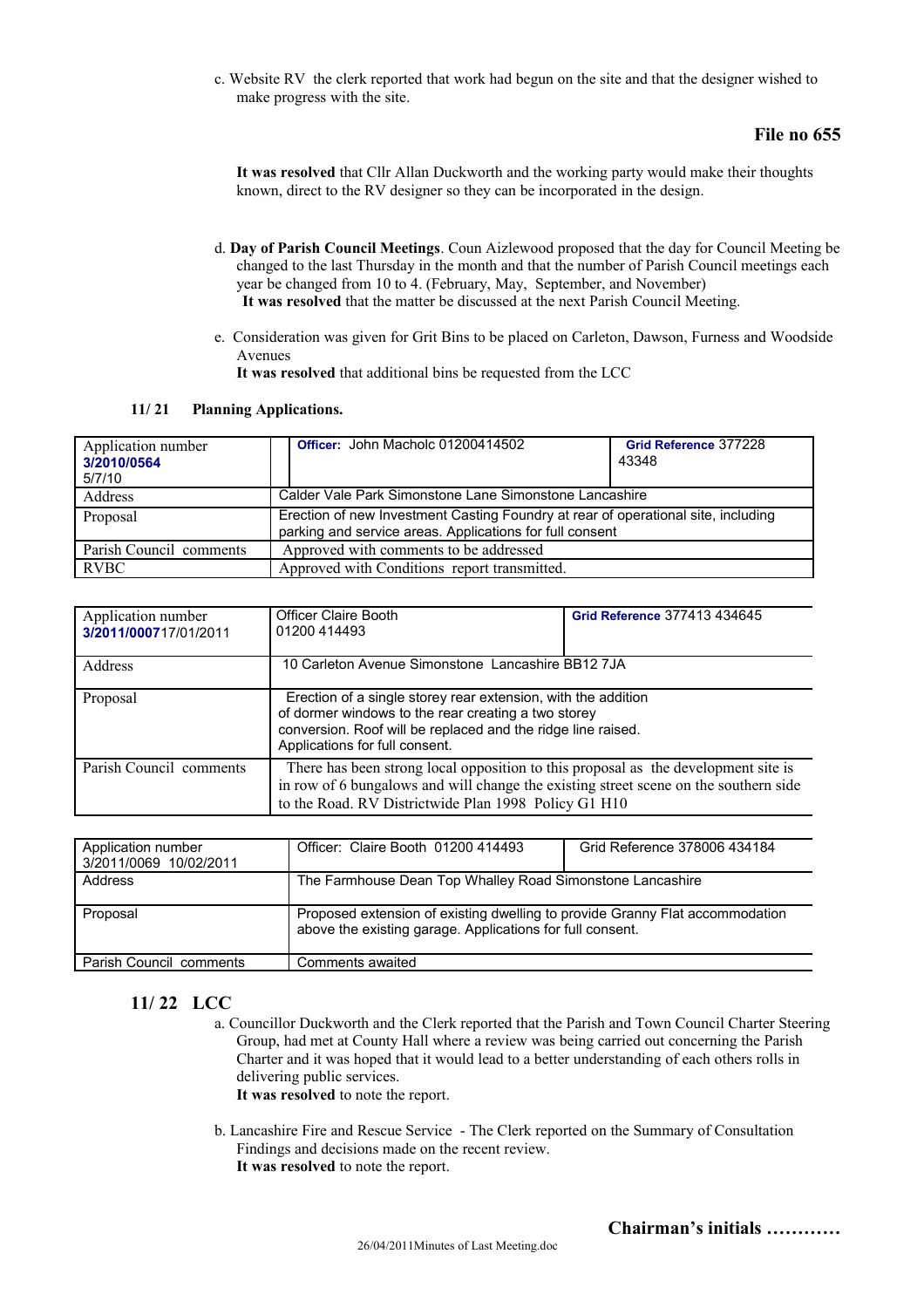## **11/ 23 LALC Consultation;**

The Clerk reported on a paper entitled "A Community Right To Buy – Assets Of Community Value"

## **File no 654**

| It was resolved to note the report |
|------------------------------------|
|------------------------------------|

- a. The Clerk reported on a paper entitled "A Community Right To Challenge" **It was resolved** to note the report
- b. The Clerk reported that notification had been received of an application for a Vehicle Operators Licence from the Licensing Authority concerning Peter Edwin Edwardson Unit 8B1 Time Technology Park Simonstone to operate 2 Vehicles and Two Trailers. **It was resolved** that that the application be noted.
- **11/ 24** The Parish Council had received a request for a donation towards the operating cost of the North West Air Ambulance

**It was resolved** that £50 be donated.

## **11/ 25 Finance**

|                                                  | a. Payment of Accounts – |          |         |  |  |
|--------------------------------------------------|--------------------------|----------|---------|--|--|
|                                                  | BDO.                     | Audit    | £141.00 |  |  |
| $\ddotsc$<br>11                                  | North West Air Ambulance | donation | £50.00  |  |  |
| It was resolved that the above accounts be paid. |                          |          |         |  |  |

b. Balances £11.206.96

### **11/ 26 Governance to review the following documents as per emails**

- **It was resolved** that the Standing orders be approved
- b. Freedom of Information Publications Scheme
	- **It was resolved** that the Information Scheme be approved
- c. Asset Register updated in line with new directive **It was resolved** that the Asset Register be approved.
- d. Internal Audit including Appointment of Auditor for 2010/11 and 2011/12 Accounts **It was resolved** that the Internal Audit report be approved and that L Pickering be appointed the Internal Auditor for the above years
- e. Risk Assessment **It was resolved** that the Risk Assessment be approved

## **11/ 27 Matters reported by members for consideration at future meetings**

#### **11/ 28 Matters for reporting to the appropriate authorities**.

- a. Flooding on Whins Lane east of the junction with Trapp Lane.
- b. St John Church Car park, Read is being used by youngsters as a base for racing cars on Monday nights .
- c. Thefts have taken place on Furness Ave, during the night.
- d. Window frames, Dumped on land 100 mts north of Trapp Farm, in the wood on the East side of the Road.
- e. Rubbish on the verges on Shuttleworth Link Road
- f. Whalley Road bus stop lay bye. A large branch had fallen of a tree, request county highways to check the trees for safety.

The next Parish Council meeting will be held at 7pm on  $25<sup>th</sup>$  March 2011 in the Old School, Simonstone Lane, Simonstone.

### **INFORMATION ITEMS (no decisions incurring finance may be taken on these items)**

1. Planning Committee Agenda 24/12/11